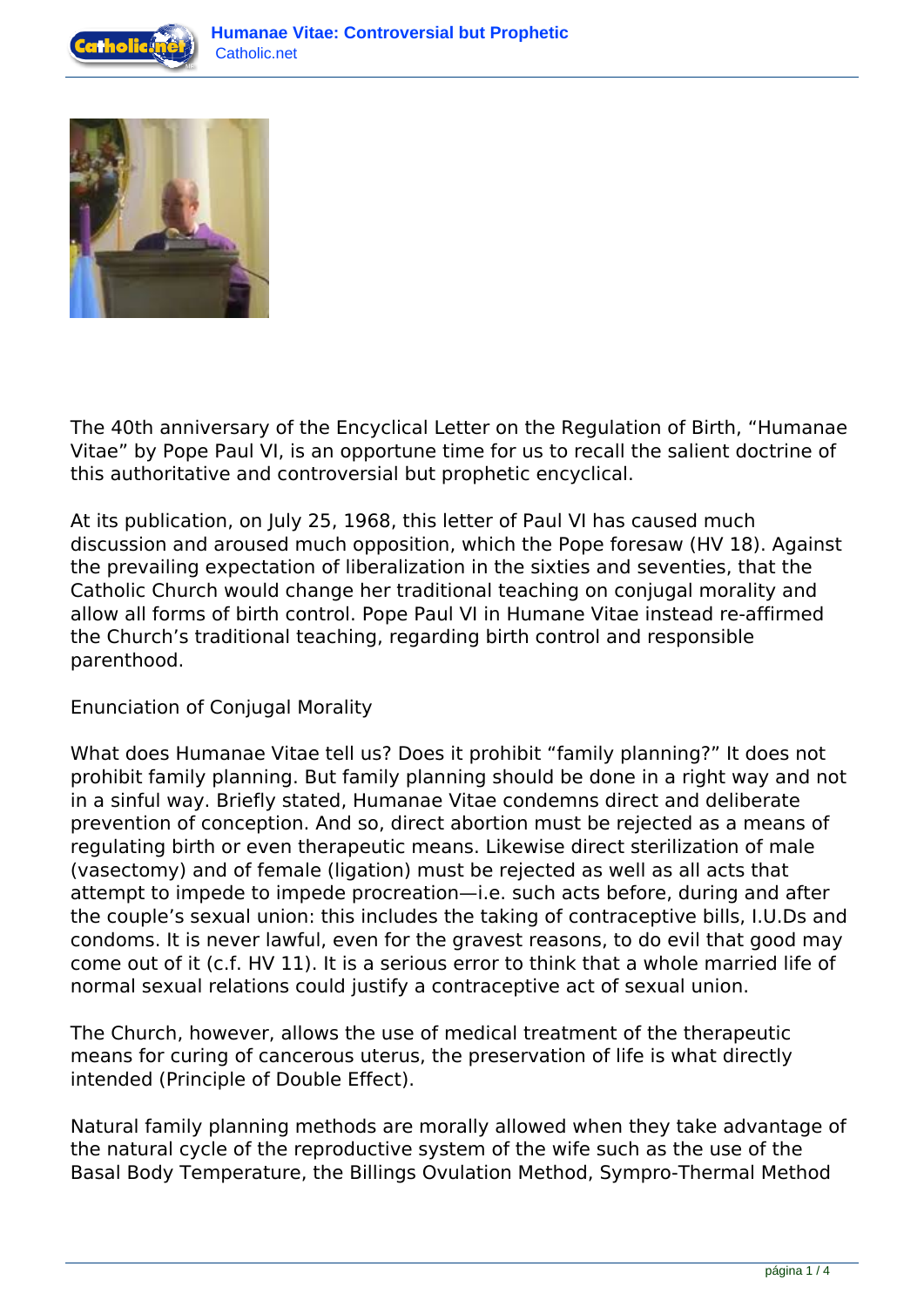

and the Lactational Amenorrhea Method. Lately, some moral theologians and Episcopal Conferences have started to consider the merits and efficacy of Standard Days Method as a natural family planning method provided it is not combined with contraceptives and it is not seen as part of the government's total family program for population control.

## A Controversial Encyclical

Mainly because of Humanae Vitae's prohibition of all forms of artificial contraception, the encyclical has been controversial. The Encyclical's teachings encountered open dissent voiced widely and publicly by several bishops, cardinals and theologians. The Encyclical was criticized by development organizations who claim that it limits the methods available to fight world-wide population growth and struggle against AIDS. Some American, Canadian, Dutch and German bishops instead claimed and stressed that Catholics' individual consciences should prevail in such a personal and private issue as family planning.

Pope Paul VI has however explicitly bypassed the recommendations of the Commission established by Pope John XXIII (cf. HV 5 and 6), because its 72 members had not been unanimous. He said "therefore, having attentively sifted the documentation laid before us, after mature reflection and assiduous prayers, we now intend, by virtue or the mandate entrusted to us by Christ, to give our reply to these grave questions" (HV 6).

## A Prophetic Encyclical

Controversial as it was, Humanae Vitae is today regarded as prophetic. Its predictions (cf. HV 17) about the effects of contraception on society are seen today as accurate. First, according to Pope Paul VI, artificial methods of birth control opens the way of lowering of moral standards for the young as well as leads to marital infidelity. Second, the use of contraception will lead to the lowering of respect for women; husbands will regard their wives as mere instruments to serve their own desires. Thirdly, the use of artificial methods of contraception, Pope Paul VI warned, will be a dangerous tool in the hands of government or public authorities who care little about the moral law, and who may force the use of contraceptives on everyone.

Is this not our observation today? Many of the proposed bills in our Philippine Congress have been identified by our Episcopal Commission on Family and Life as D.E.A.T.H. Bills because they ultimately lead to the promotion of Divorce, Euthanasia, Abortion, Total Reproductive Health, Homosexuality (same sex marriage). On closer scrutiny of the proposed bills they are anti-life, violative of the dignity and sanctity of human life and anti-family; they disunite rather than untie couples, and destroy the family consecrated by God as the sanctuary of human life. Unfortunately and sadly, some of these bills which encounter opposition in Congress, from pro-life and pro-family Representatives, are enacted by some local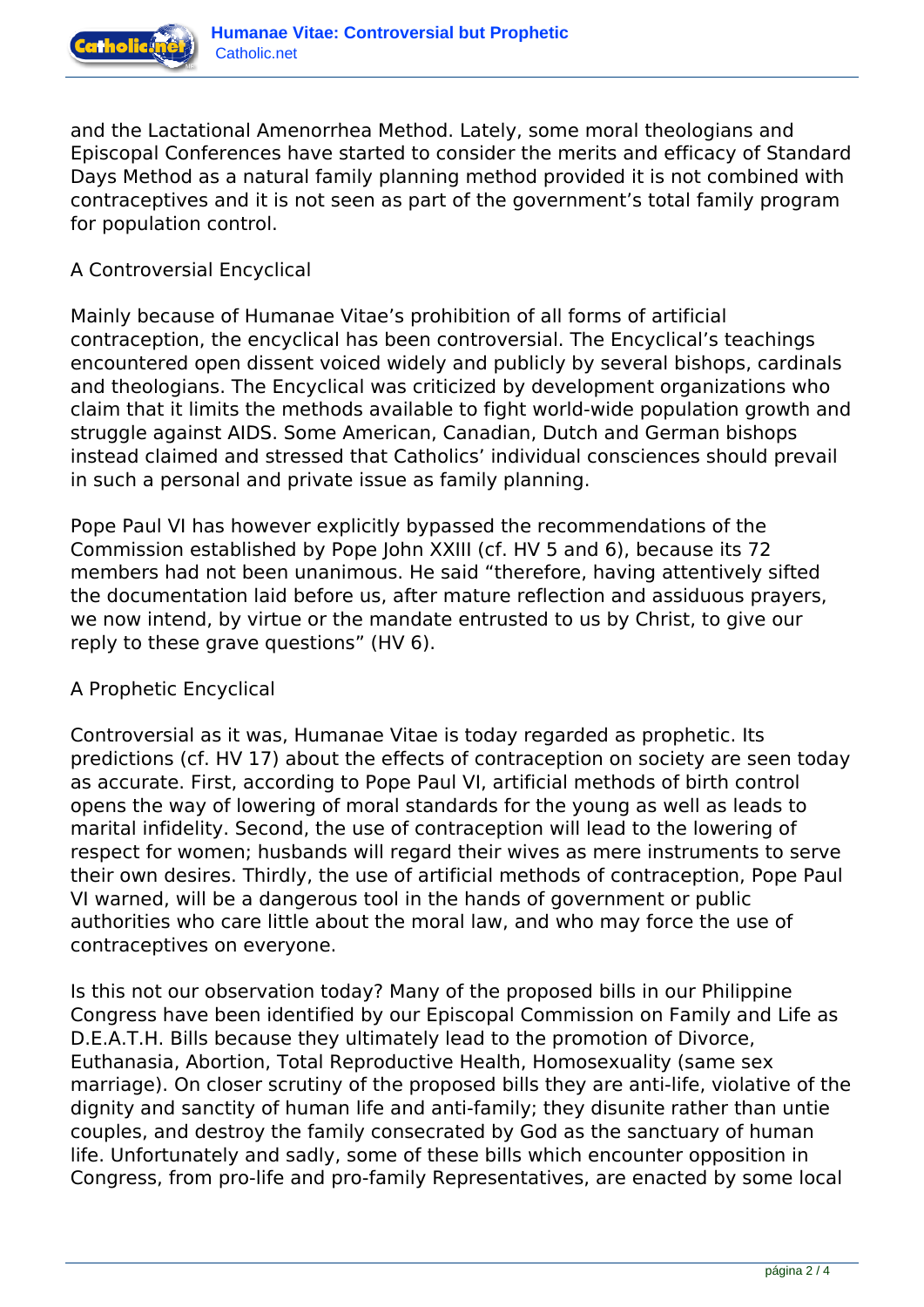

government units inspite of moral objection of the church. Patriarch Athenagoras I stating his full agreement with Pope Paul VI said: "He could not have spoken in any other way."

The controversy produced by Humane Vitae is an expression of the inherent tension between the paternalistic/legalistic emphasis on moral law and the personalistic emphasis on freedom of conscience. And yet, neither can be sacrificed for the sake of the other. No less than Pope John Paul II has reaffirmed much of Humanae Vitae in his Encyclical Veritatis Splendor and his Theology of the Body clarifying at the same time the use of individual conscience in arriving at moral decisions on responsible parenthood.

Our Response to the Encyclical

Although Humanae Vitae is not an infallible pronouncement, what Pope Paul VI as Universal Shepherd and Teacher said is true and what he laid down is right. Therefore what response do we give to it? Vatican II (Gaudium et Spes) has told us "Religious submission of mind and will must be shown in a special way to the authentic teaching of the Pope, even when he is not speaking infallibly; judgments made by him must be sincerely adhered to according to his manifest mind and will."

When we observe today how marriage how marriage and human sexuality are devalued and treated lightly and with disrespect, how population growth and responsible parenthood are linked with the regulation of birth and how we should promote natural family planning against artificial birth control, it is time again to consider the moral legacy of the servant of God, Pope Paul VI in Humanae Vitae. The Church has not ceased to proclaim with humble firmness the moral law of which she is faithful depositary and authentic interpreter (HV 18).

While we consider population growth as a valid concern, which should be addressed more directly with socio-economic methods, all men of goodwill are tasked to promote completely and clearly the teaching of the church concerning the sanctity of marriage and the regulation of birth.

"Attacks on large families stem from a lack of faith and the product of a social atmosphere incapable of understanding generosity, trying to conceal selfishness and unmentionable practices under apparently altruistic motives" (St. Josemaria Balaguer). Countries which impose birth control on the other countries, like the Philippines, are now themselves in need of growth in their population and are importing from Asian countries workers and caregivers for their senior citizens.

"Our present-day world will not be saved by those who aim to drug the spiritual life and reduce everything to a question of economics or material well-being," (St. Josemaria Balaguer).